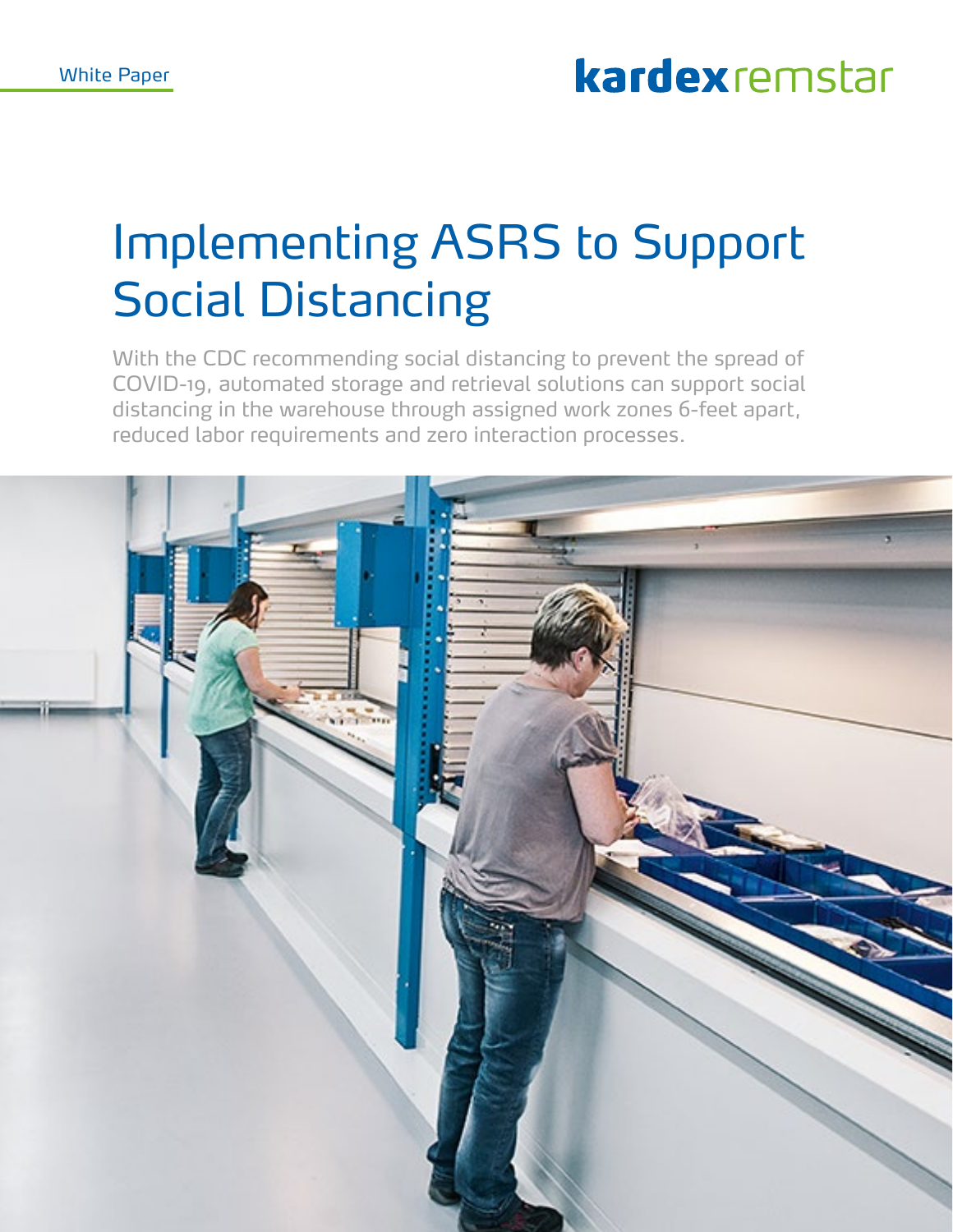# **Implementing ASRS to Support Social Distancing**

## **Preventing the Spread of COVID-19**

The coronavirus has created a pandemic that has impacted manufacturing and distribution operations in so many ways. When "stay at home" orders went into effect some operations saw unprecedented growth rates while others temporarily shut down. Many operations and facilities managers are now faced with the task of assessing current processes, reducing employee contact and interaction and adjusting to the guidelines from [the Centers for Disease Controls and Prevention \(CDC\)](https://www.cdc.gov/coronavirus/2019-ncov/community/index.html) to reduce the threat of exposure to COVID-19.

Social Distancing is the new normal and has made its way into the workplace, including manufacturing and distribution centers. It's a simple concept—maintain a 6-foot distance between you and the people around you. While it is a challenge in the office where people are in cubicles, it's an even greater challenge in the warehouse where people are required to be onsite to perform their job and are crossing paths frequently. Adjusting a facility to accommodate these changes can be quite the undertaking.

Social distancing is just one of the long-term effects COVID-19 will have on manufacturing, distribution, logistics and supply chains globally. Adapting your warehouse operations for social distancing will not only provide your workers a safer work environment, it will help prepare you for a second wave of the virus. This white paper will review how implementing automated storage and retrieval systems (ASRS) can help support social distancing in the warehouse.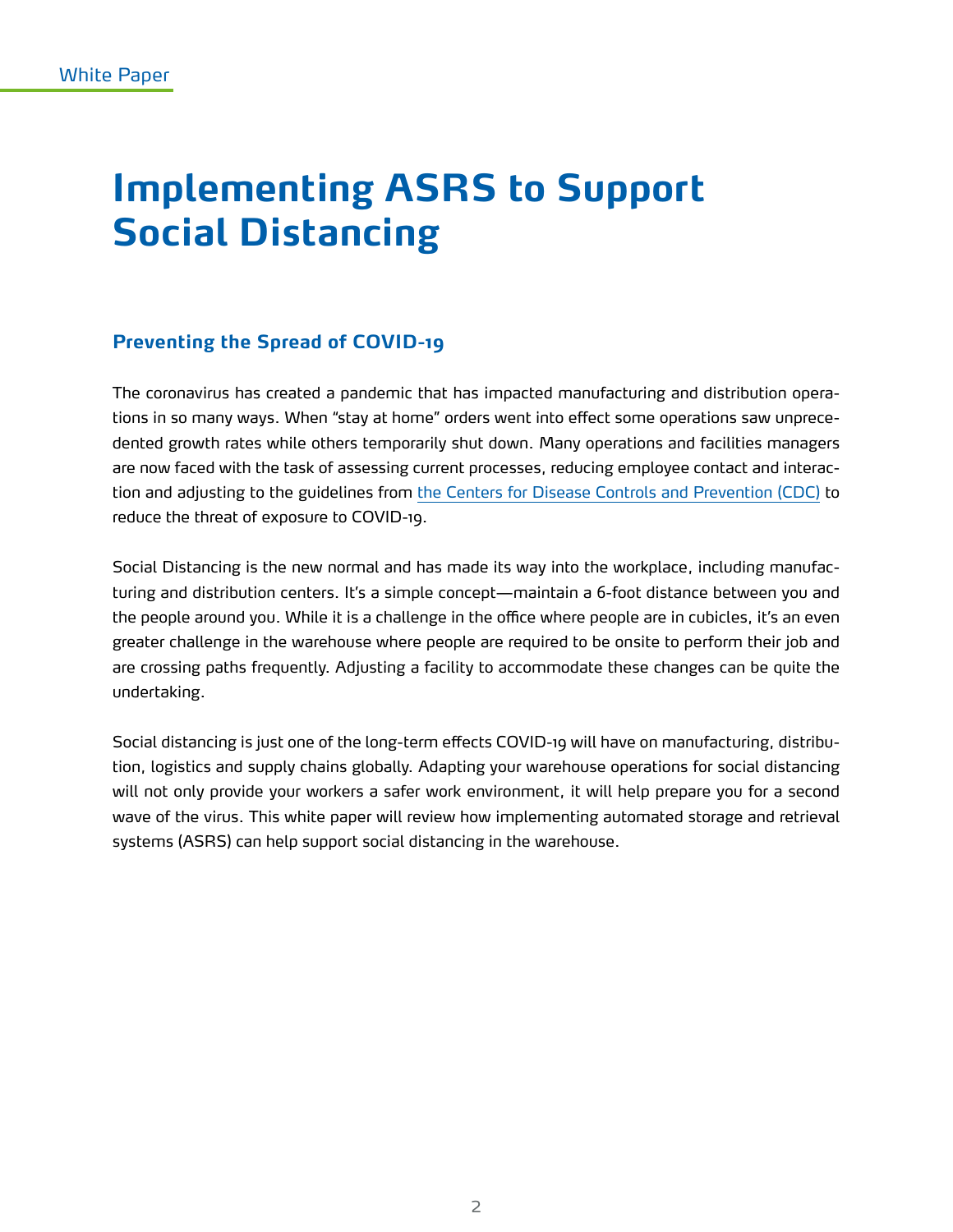# **How ASRS Technologies Support Social Distancing**

#### **Optimized Work Zones for Social Distancing**

The use of ASRS allows for easy assignment of work zones. Multiple units can be combined into one pod or work zone, and one person can be assigned to each work zone. Instead of workers walking up and down aisles throughout the warehouse criss-crossing paths throughout the day, they can now be assigned to a specific zone for the entirety of their shift to maintain a 6-foot distance from other workers.

Work zones can be designed 6-feet apart. To protect employees further, zones can be separated by plexi glass dividers.



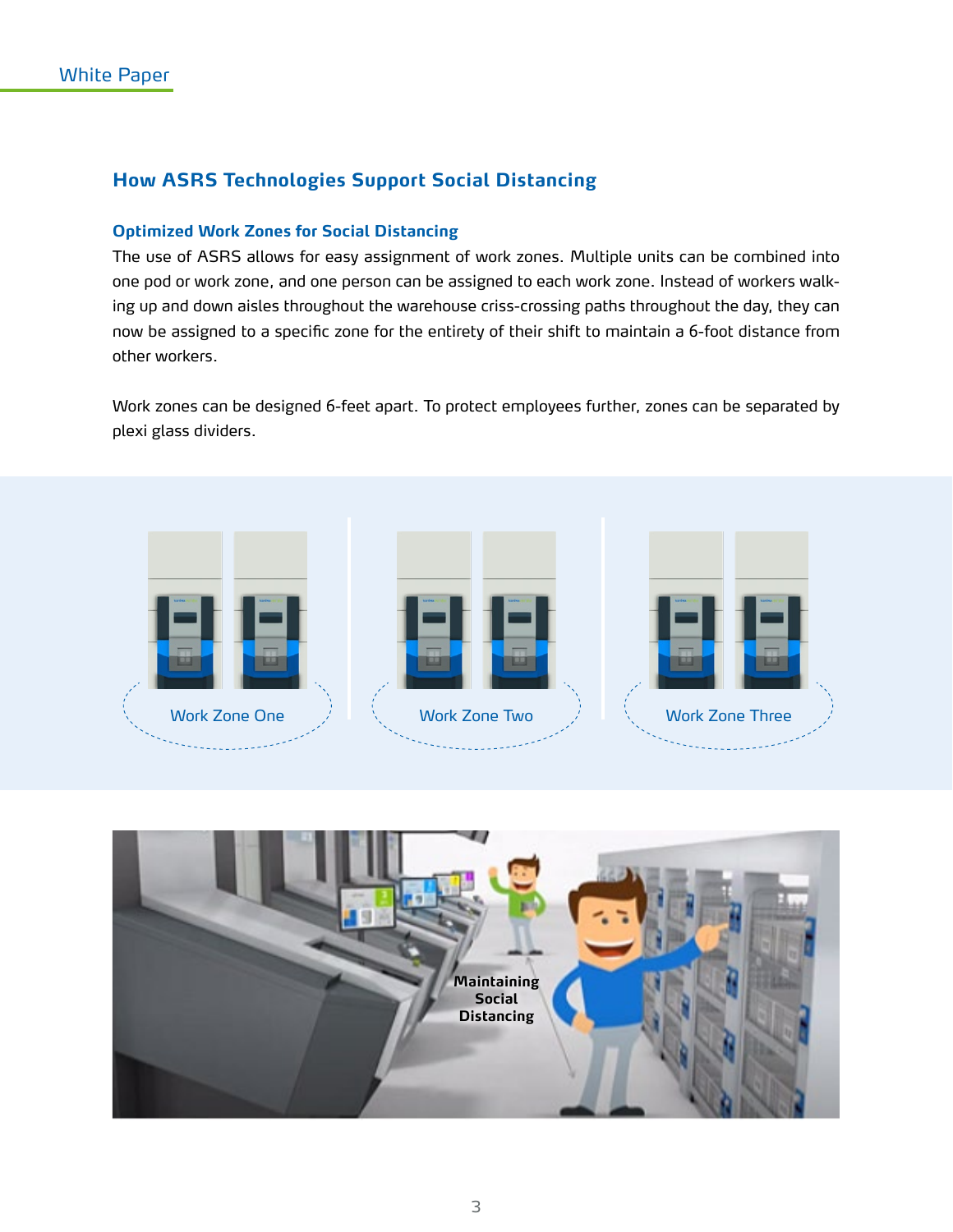#### **Operate with Reduced Staff while Boosting Productivity**

Automated storage and retrieval systems reduce labor requirements while increasing productivity, which is particularly helpful as implementing social distancing requires overall less people in the warehouse. Designed on the goods-to-person principal, ASRS bring stored parts to the operator with the touch of a button. This allows the operator to remain in one area to pick parts instead of spending time walking up and down aisles searching for parts.

Not only do these systems provide workers more distance from one another, they increase productivity by eliminating the time spent walking up and down aisles to search for stored items. Automation keeps workers safely within their assigned workstation, less fatigued and more productive. Installing an automated storage and retrieval system can reduce labor requirements by as much as 66%, enabling current workers to be reassigned to new tasks (such as cleaning and sanitizing) while easing hiring pressures and labor expenses.



In addition, goods-to-person picking systems can also speed up item picking for a boost in throughput, yielding higher rates of product picked or moved through the facility within a given period of time. This allows an operation to extend order cutoff times, so more orders can be filled within a day, or to pick up to 400% more items with the same number of workers during the same amount of time.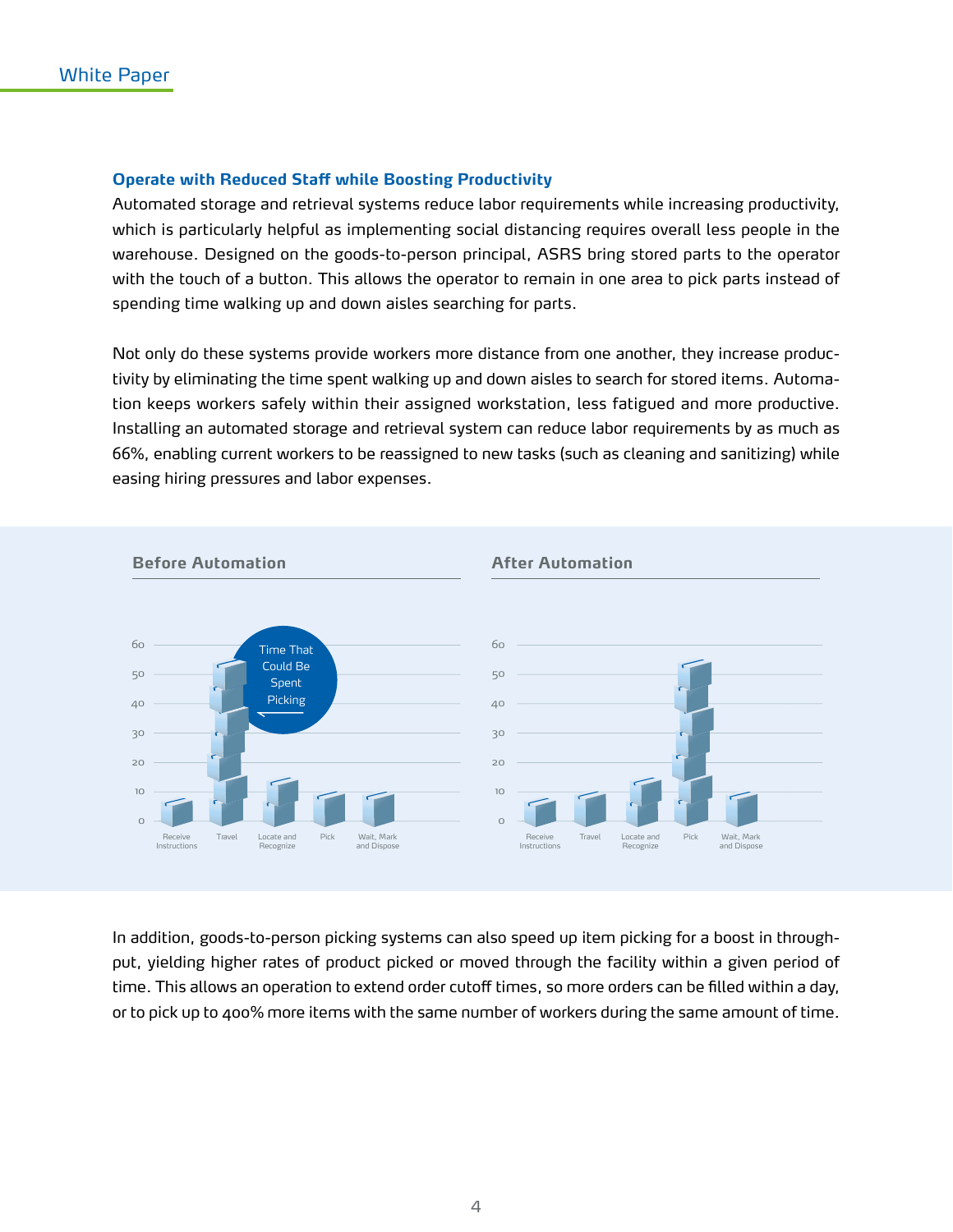## **Making Space for Distancing**

Social distancing might seem near impossible for manufacturing and distribution facilities that are already squeezed for space. In some facilities, creating distance between workers means using only every other workstation, which will dramatically decrease productivity. ASRS recover up to 85% of your existing warehouse, stockroom, toolcrib or parts area.

This essentially enables you to take space from an existing area and reallocate it to another area to accommodate social distancing. This could be the solution to finding the physical space for social distancing in manufacturing cells or in a distribution shipping area.



Implementing an automated solution immediately reduces the amount of square footage required to store items within static shelving and pallet rack in two ways: one, by utilizing previously unused overhead space, and two, by compressing items stored within the technology for greater storage capacity. This is because the volumetric efficiency of each automated technology is so much greater, shown below.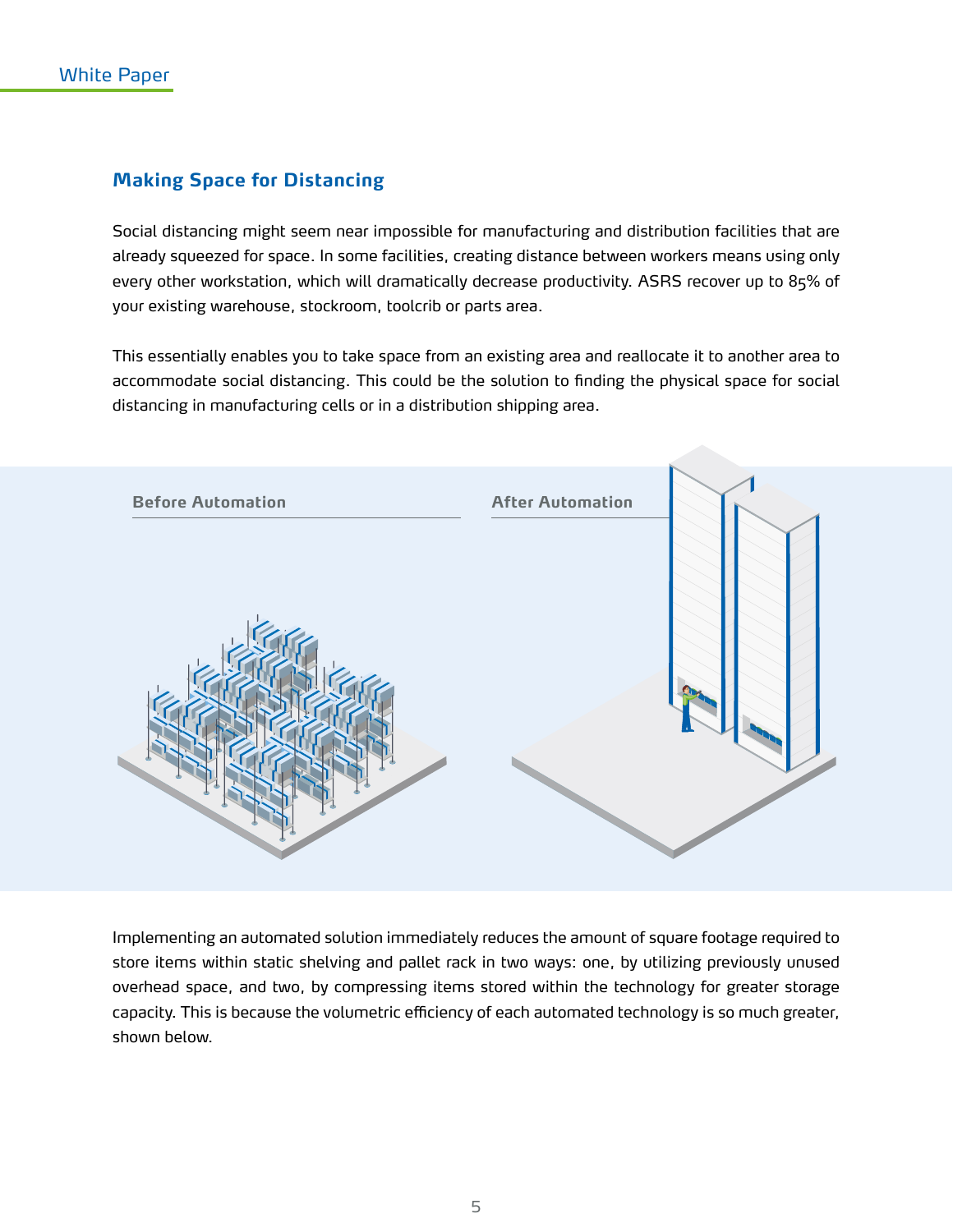| Storage System Comparison of Net Cube Capacity & Space |  |
|--------------------------------------------------------|--|
|--------------------------------------------------------|--|

| <b>Technology</b>                     | <b>Capacity</b><br>(Wasted Space Within Unit) | <b>Space</b><br>(Wasted Vertical Height Based<br>on 20' Ceiling |
|---------------------------------------|-----------------------------------------------|-----------------------------------------------------------------|
| <b>Static Shelving/Rack</b>           | $50 - 70%$                                    | 70%                                                             |
| <b>Horizontal Carousels</b>           | 25%                                           | 30%                                                             |
| <b>Vertical Carousels</b>             | 20%                                           | 10%                                                             |
| <b>Vertical Lift Modules (VLMs)</b>   | 10%                                           | 10%                                                             |
| <b>Vertical Buffer Modules (VBMs)</b> | 15%                                           | 10%                                                             |

### **Automated Storage & Retrieval Technologies**



**[Vertical Buffer Modules \(VBMs\)](https://www.kardexremstar.com/us/materials-handling-storage-solutions/vertical-buffer-module.html)** – In the middle of a multi-segment shelving system is an aisle, where a moveable mast with a telescopic gripper operates. The control unit sets the gripper in motion picking a bin and transporting it to a picking station.



**[Vertical Lift Modules \(VLMs\)](https://www.kardexremstar.com/us/materials-handling-storage-solutions/vertical-lift-modules.html)** – An enclosed automated storage and retrieval system that incorporates two columns of trays with a central inserter/extractor that automatically locates and retrieves stored trays from both columns, then presents them to the operator at a waisthigh pick window. These systems save up to 85% of floor space compared to static shelving and rack.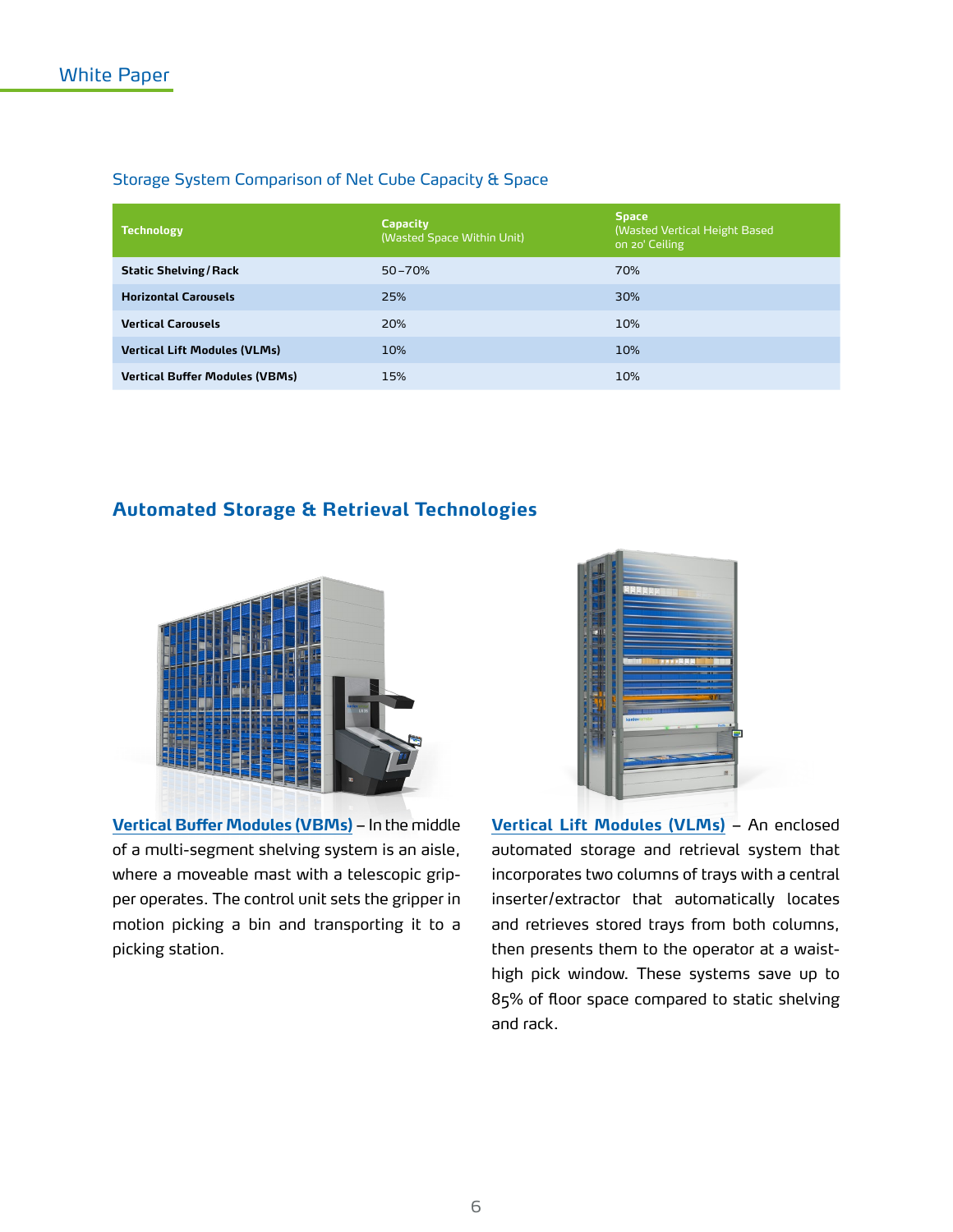### White Paper





**[Vertical Carousels](https://www.kardexremstar.com/us/materials-handling-storage-solutions/vertical-carousels-us.html)** – Comprised of a series of shelves that rotate around a track—similar to a Ferris wheel—these automated storage and retrieval systems quickly deliver stored items to an ergonomically positioned work counter at the operator's command. When compared to static shelving and rack, they save up to 75% of floor space.

**[Horizontal Carousels](https://www.kardexremstar.com/us/materials-handling-storage-solutions/horizontal-carousel-us.html)** – Consisting of bins mounted on an oval track that rotate horizontally to deliver stored items to an operator. These automated storage and retrieval systems save up to 60% of floor space when compared to standard shelving and rack.

#### **Implementing & Maintaining an ASRS**

#### **Quick, Easy & Safe Purchase & Delivery**

The development, design and proposal of the solution can be done with only one visit to your site. We will conduct one on-site visit to assess your current inventory and storage method. During this time, we measure physical spaces and SKUs to determine the type and quantity of automated storage and retrieval systems needed for your application. If an on-site visit is not possible currently, we can work together with you to virtually assess your SKUs and provide the best solution.

The required unit(s) can be delivered quickly to your exact location, often in a matter of weeks.

#### **Short Installation Time**

Our installation technicians are onsite for a limited time. Depending on the number of machines, most installations are completed in less than one week. Our technicians abide by local safety regulations as mandated by the CDC and government officials. Further, they will adhere to any additional internal guidelines while at your facility including PPE use, safety training, etc.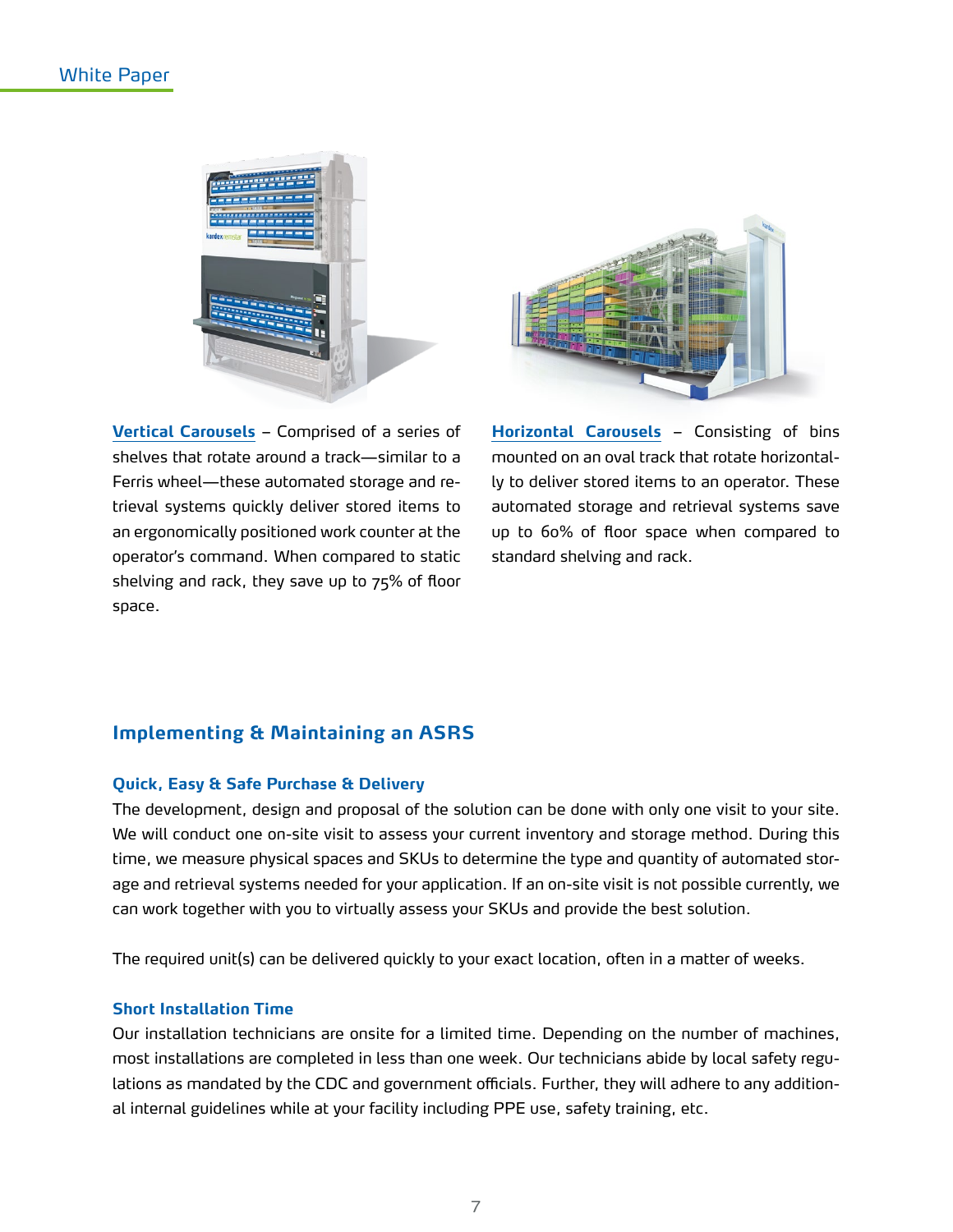#### **Remote Support**

Remote Support is a cloud-based service platform which monitors installed Kardex Remstar solutions and conducts services remotely when possible. This helps companies minimize downtime and increase productivity while remaining socially distant. Assistance can be provided quickly, efficiently and most importantly remotely. Remote Support consists of two applications, Remote Assistance and Remote Analytics.



#### **Remote Assistance**

The Remote Assistance solution allows for faster reaction times and the ability to proactively fix upcoming errors remotely. Remote Assistance is the digital lifeline to Kardex Remstar machines, which monitors the condition of intralogistics systems. The solution monitors everything from simple warnings to fatal errors. This allows us to proactively contact you if we see problems occurring, remotely access the machine to fix errors proactively, before major issues arise.

#### **Remote Analytics**

Further, operational data such as picking cycles are analyzed as well. Kardex Remstar can notify you when machine utilization is lower than expected, leading to a higher process reliability and effectiveness.